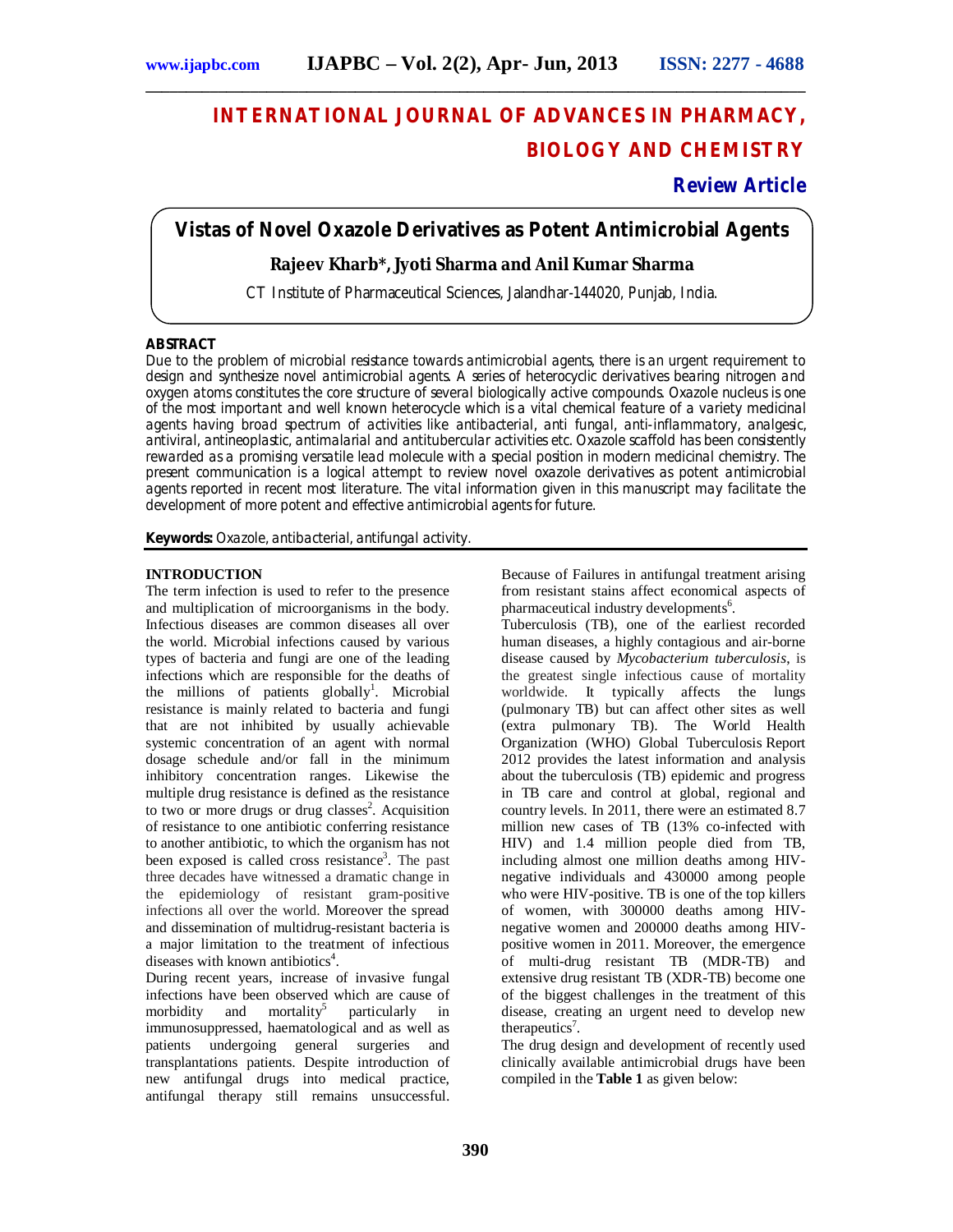| Table 1: Development of Clinically Used Antimicrobial Agents |                                                                   |                                                                               |                                              |                                                              |
|--------------------------------------------------------------|-------------------------------------------------------------------|-------------------------------------------------------------------------------|----------------------------------------------|--------------------------------------------------------------|
| S. No.                                                       | <b>Conventional Drugs</b>                                         | <b>Mode of Action</b>                                                         | <b>Resistant Stains</b>                      | <b>Recent Drugs</b>                                          |
| 1.                                                           | ß-lactams, Cephalosporins<br>Cefixime,<br>Cefradine.<br>Cefaclor. | bacterial<br><b>Inhibits</b><br>cell wall synthesis                           | S.aureus<br>E. faecalis                      | Pivoxil<br>Cefditoren<br>Ceftaroline                         |
|                                                              | Carbapenems, Imipenem, Meropenem                                  |                                                                               | E. faecium<br>E. coli<br>K. pneumoniae       | Ertapenem<br>Doripenem Biopenem                              |
| 2.                                                           | Fluoroquinolones<br>Ciprofloxacin<br>Ofloxacin<br>Levofloxacin    | bacterial<br><b>DNA</b><br>Prevent<br>unwinding<br>from<br>and<br>duplicating | S. aureus.<br>S. pneumoniae,<br>E. coli      | Gemifloxacin<br>Besifloxacin<br>Sitafloxacin<br>Moxifloxacin |
| 3.                                                           | Tetracyclines<br>Chlortetracycline<br>Oxytetracycline             | Protein synthesis inhibitors                                                  | S. aureus<br>P. aeroginosa<br>S. pneumonia   | Tigecycline                                                  |
| 4.                                                           | Aminoglycosides<br>Streptomycin<br>Gentamicin                     | Protein synthesis inhibitors                                                  | E. faecalis<br>E. faecium                    | Tobramycin<br>Sisomycin                                      |
| 5.                                                           | Glycopeptides<br>Vancomycin                                       | Inhibit<br>of<br>synthesis<br>bacterial cell wall                             | E. Faecalis<br>E. faecium                    | Vancomycin<br>Teicoplanin                                    |
| 6.                                                           | Streptogramins Streptogramin A<br>Streptogramin B                 | Inhibit protein synthesis                                                     | Staphylococci,<br>E. faecium,<br>E. faecalis | Dalfopristin<br>Quinopristin                                 |
| 7 <sub>1</sub>                                               | Macrolides and ketolides<br>Erythromycin,<br>Clarithromycin       | Protein synthesis inhibitors                                                  | S. pneumococci<br>S. pyrogens                | Fidaxomicin,<br>Telithromycin                                |
| 8.                                                           | Azoles<br>Fluconazole                                             | Inhibit ergosterol synthesis                                                  | C. krusei<br>C. glabrata                     | Voriconazole<br>Itraconazole                                 |

**\_\_\_\_\_\_\_\_\_\_\_\_\_\_\_\_\_\_\_\_\_\_\_\_\_\_\_\_\_\_\_\_\_\_\_\_\_\_\_\_\_\_\_\_\_\_\_\_\_\_\_\_\_\_\_\_\_\_\_\_\_\_\_\_\_\_\_\_\_\_\_\_\_\_\_\_\_\_\_\_\_\_** Table 1: Development of Clinically Used Antimicrobial Agents<sup>8-12</sup>

Chemistry of heterocyclic compounds is one of the most important lines of investigations in the organic chemistry. Heterocyclic compounds are widely distributed in nature and are essential for life<sup>13</sup> and have played valuable role in pharmaceutical and drug discovery process. Nitrogen, sulphur and oxygen containing five member heterocyclic compounds have occupied enormous significance in the field of drug discovery process<sup>14</sup>. In recent years, a substantial number of substituted oxazoles have been reported to possess various pharmacological activities such as antibacterial, antifungal, anti-inflammatory, antidepressant, analgesics, antihyperglycemic, antirheumatic, anticancer and antiviral activities  $etc<sup>15</sup>$ .

Oxazole **(1)** is the parent compound for a vast class of heterocyclic aromatic organic compounds with molecular formula  $C_3H_3NO$ . These are azoles with oxygen and nitrogen atoms separated by one carbon atom $^{16}$ .



### **ANTIMICROBIAL ACTIVITIES**

Oxazole derivatives are known to have a broad spectrum of antibacterial and antifungal activities against variety of bacterial and fungal stains as per the recent most literature which has been presented as given below:

A new series of antimicrobial oxazolidinones bearing dihydrothiopyran or dihydrothiazine derivatives **(2a-2b)** were prepared by Renslo *et al*. The new oxazolidinone analogs were tested against a panel of gram-positive (*S. aureus, S. pneumoniae, E. faecium*) and fastidious gram-negative bacteria (*H. influenza, M. catarrhalis*) at concentration of l µg/mL. One compound provided the best activity against gram-negative while other compound was 4 to 8-fold more potent and conferred excellent activity against gram-positive bacteria as compared to standard thiomorpholine oxazolidinone PNU- $288034^{17}$ .



1-(4-aryl-2-oxazolyl)-3,5-diaryl-2-pyrazolin derivatives **(3)** were introduced by Dawood *et al.* These analogues were screened for their<br>antimicrobial activity against Gram-positive antimicrobial activity against (*Staphylococcus aureus* and *Pseudomonas acruginosa)*, Gram-negative (*Bacillis subtillis* and *Escherichia coli)* and pathogenic fungi (*Syncephalastrum racemosum*, *Aspergillus fumigatus*, *Candida albicans* and *Geotrichum candidum).* One Compound showed significant antifungal activity against *Aspergillus fumigates, Candida albicans, Geotrichum eandidum* with MIC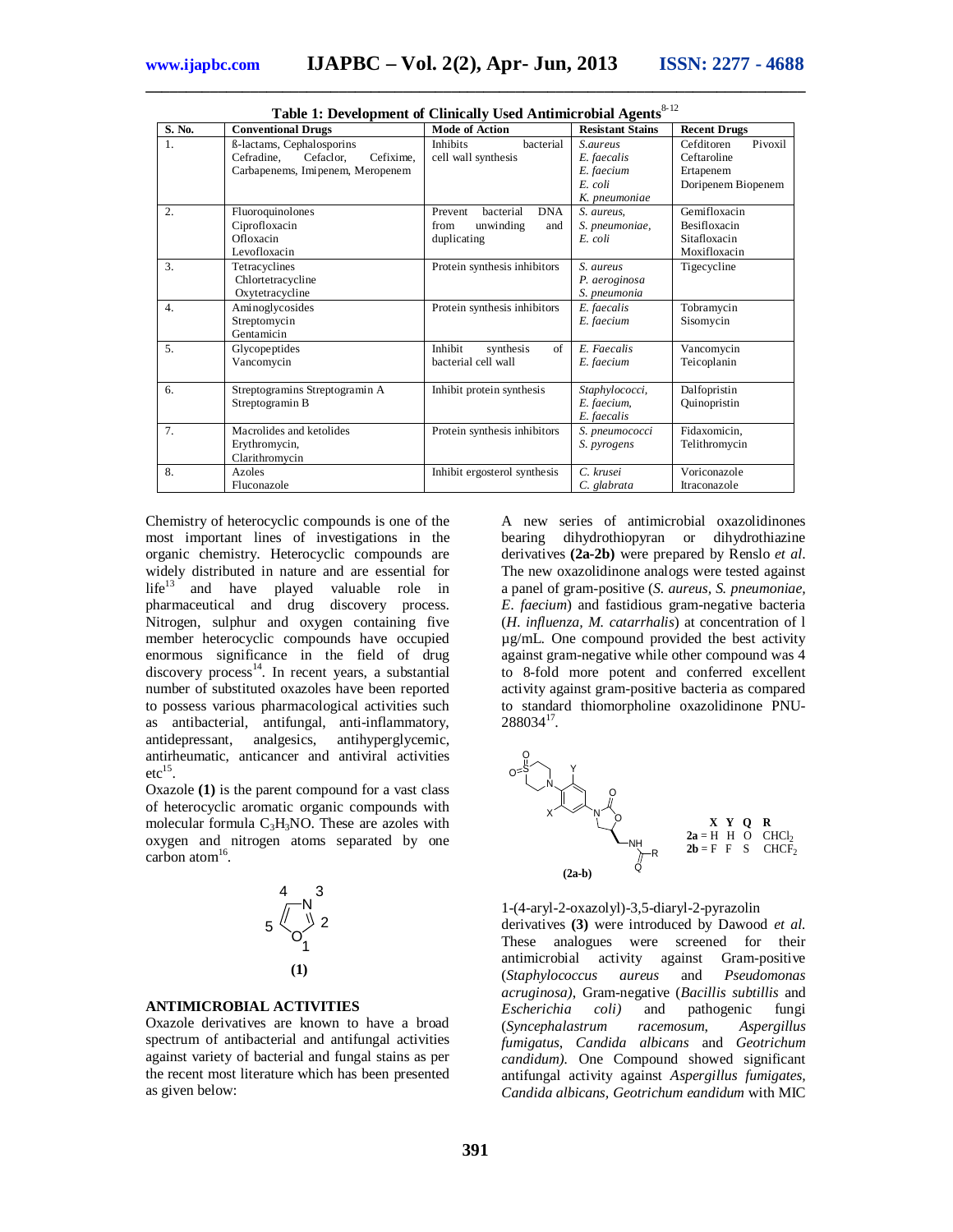values of 31.25, 62.5 and 62.5mg/mL respectively when compared to Fluconazole as standard drug<sup>18</sup>.



Prasad *et al* reported the synthesis of novel oxazolidinones possessing various benzocycloalkyl ring derivatives **(4a-4b)** and evaluated for antimicrobial activity against Gram-negative and Gram-positive organisms. More significantly, two compounds showed surprisingly potent activity against the fastidious Gram-negative organisms (*Haemophilus influenza, Moraxella catarrhalis*) an d Gram-positive organisms (*Staphylococ us aureus, Streptococcus pneumoniae, Enterococcus faecalis*) at MIC value of 2µg/mL and 0.5 µg/mL respectively when compared to standard drug  $linezolid<sup>19</sup>$ .



2-[2-(2,6-dichloro-phenylamino)-phenylmethyl]-3- {4-[(substituted phenyl)amino]-1,3-oxazol-2-yl- }quinazolin-4(*3H*)ones derivatives **(5)** were introduced and evaluated for antibacterial activity against Gram-positive (*S. aureus, S. pyogenes)* and Gram-negative (*E. Coli, P. aeruginosa)*

microorganisms and also evaluated for their antifungal activity against *C. albicans, A. niger, A. clavatus* by Patel *et al*.One compound showed good antifungal activity (MIC=100µg/mL) comparable to standard drug nystatin  $(MIC=100\mu g/mL)^{20}$ .



The synthesis of series of novel arylcarbonylpiperazinyl-5-triazolylmethyl oxazolidinones **(6)** were reported and investigated against a panel of Gram-positive (methicillin resistant *S. aureus* (MRSA), methicillin-resistant coagulasenegative *staphylococci* (MR-CNS), penicillin-resistant *Streptococcus pneumoniea* (PRSP) and vancomycin-resistant enterococcus (VRE) and Gram-negative (*H. influenzae, M. catarrhalis and E. coli*) bacteria by Phillips *et al.* All compound showed significant activity against Gram-positive bacteria but one compound showed superior activity than PH-027, linezolid and vancomycin as standard drugs $^{21}$ .



Boyer *et al* synthesized a novel series of conformationally-restricted oxazolidinones **(7)**  which possessed a fused pyrazole ring substituted with various alkyl, aryl and heteroaryl substituents. All the compounds were screened for their antimicrobial activity against Gram-positive (*Staphylococcus aureus, Streptococcus pneumoniae, Streptococcus*<br> *Enterococcus faecalis*) and *Enterococcus faecalis*) and Gram-negative (*Haemophilus influenzae, Moraxella catarrhalis*) microorganisms. One compound was found to be the most potent compound which possessed broadspectrum activity against Gram-positive and Gramnegative organisms when compared to standard drug linezolid $^{22}$ .



Selvakumar *et al* synthesized several hybrid compounds possessing both chalcone and oxazolidinone moieties **(8)** and tested for antibacterial activity against *Staphylococcus aureus* (methicillin-resistant), *Staphylococcus aureus*, *Enterococcus faecalis* (vancomycin sensitive); *Enterococcus faecium* (vancomycin resistant). The result of activity revealed that one compound exhibited potent *in-vitro* activity when compared to linezolid and vancomycin as standard drugs $^{23}$ .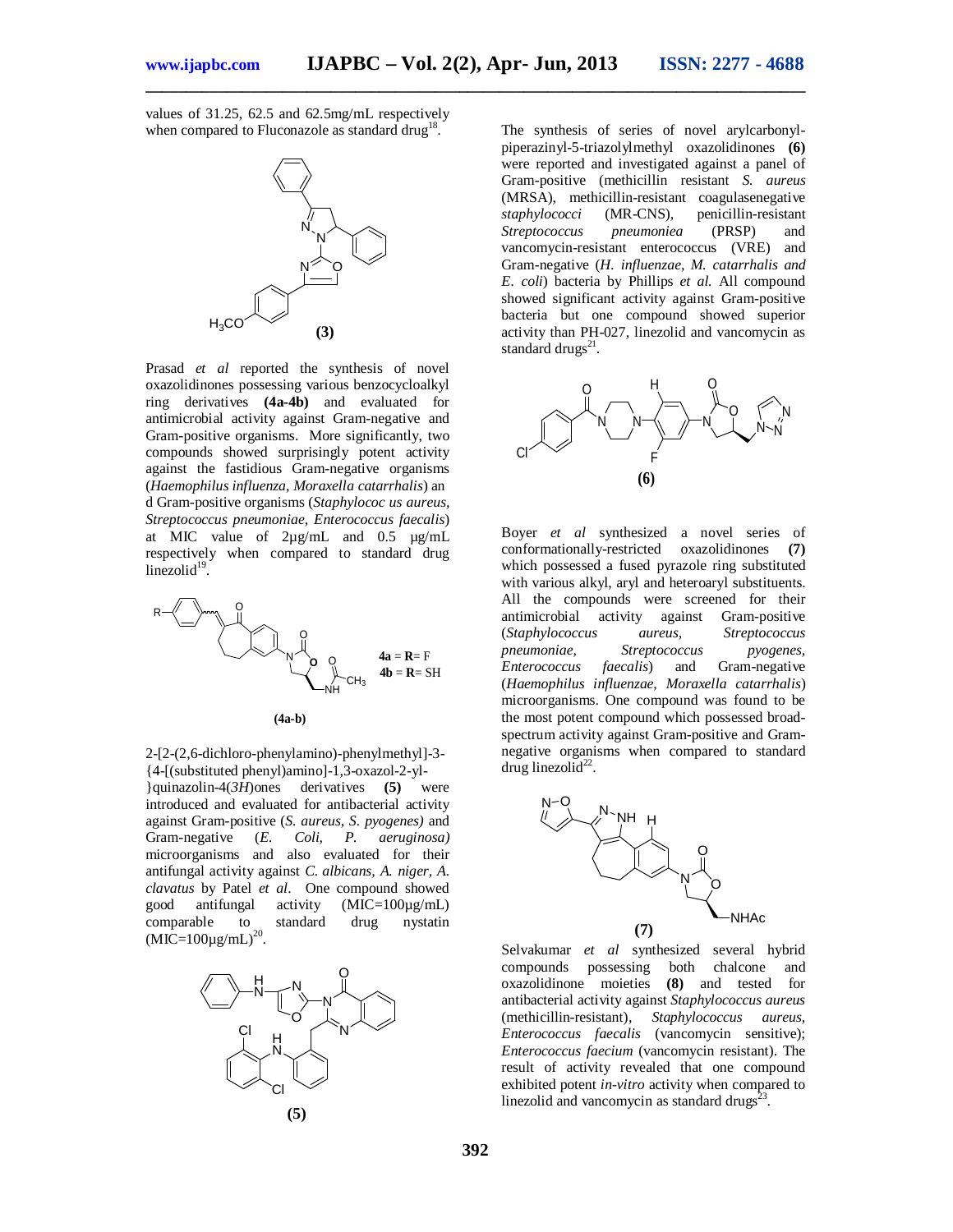

Novel series of optically active 6-nitro-2,3 dihydroimidazo[2,1-*b*]oxazoles derivatives **(9)** were designed and synthesized by Sasaki *et al*. Antituberculer activity of analogues were screened both *in-vitro* and *in-vivo* against both drugdrug-resistant stains of *Mycobacterium tuberculosis*. One compound in particular displayed excellent *in-vitro* activity against both drug-susceptible and drug-resistant strains of *M. tuberculosis* having MIC value of 0.006 µg/mL) comparable to that of standard drug rifampicin<sup>24</sup>.



Rudra *et al* introduced novel oxazolidinone derivatives **(10)** containing methylene oxygen and methylene sulphur linked substituents at the C-5 position. Antibacterial screening of these compounds against a panel of resistant and susceptible Gram-positive (*Staphylococcus aureus, methicillin-resistant Staphylococcus aureus, Enterococcus faecalis, vancomycin-resistant Enterococcus faecium* (VRE), *Streptococcus pyogenes, Streptococcus pneumonia*) and fastidious Gram-negative bacteria (*Moraxella catarrhalis, Haemophilus influenza*) gave one potent compound as new antibacterial agent having MIC value at  $0.5 \mu$ g/mL as compared to standard drug<sup>25</sup>.



Fan *et al* synthesized derivatives of oxazolidinones containing triazolyl group **(11a-11b)** and evaluated for *in-vitro* antibacterial activity by MIC determination against a panel of resistant and susceptible Gram-positive organisms ( Methicillinsusceptible *S. aureus*, Methicillin-resistant *S.* 

*aureus*, Methicillin-susceptible *Streptococcus epidermidis*, Methicillin-resistant *S. epidermidis*, *Enterococcus faecalis*, Penicillin-resistant *S. pneumonia*). Most of the analogues in this series displayed good activity whereas two compounds showed more potent antibacterial activity at the MIC value of  $0.125 - .05\mu$ g/mL in comparison to linezolid and vancomycin as standard drugs<sup>26</sup>.



A new series of oxazolidinones possessing a C-5 carboxamide functionality compounds **(12)** were introduced by Poel *et al*. The synthesized compounds were screened for the antibacterial activity. Results of *in-vitro* studies revealed that like linezolid, one compound exhibited anti bacterial activity at the MIC value of 4µg/mL against *S. aureus*<sup>27</sup>.



Srivastava *et al* reported the synthesis of a few novel methylamino piperidinyl substituted oxazolidinones **(13)** and their *in-vitro* antibacterial activities were screened against broader panel of both susceptible and resistant gram-positive stains. Some compounds showed appreciable antibacterial activity as compared to standard drugs linezolid and eperezolid; additionally one compound showed potent and better antibacterial activity with an *invitro* MIC value of 4 µg/mL against resistant *Staphylococcus aureus* when compared with standard drug linezolid having MIC value of 16  $\mu$ g/ml $^{28}$ .



Srivastava *et al* reported the synthesis of novel piperazinylaryloxazolidinones possessing heteroaryl groups **(14, 15a-15b)** and their *in-vitro* antibacterial activities were evaluated against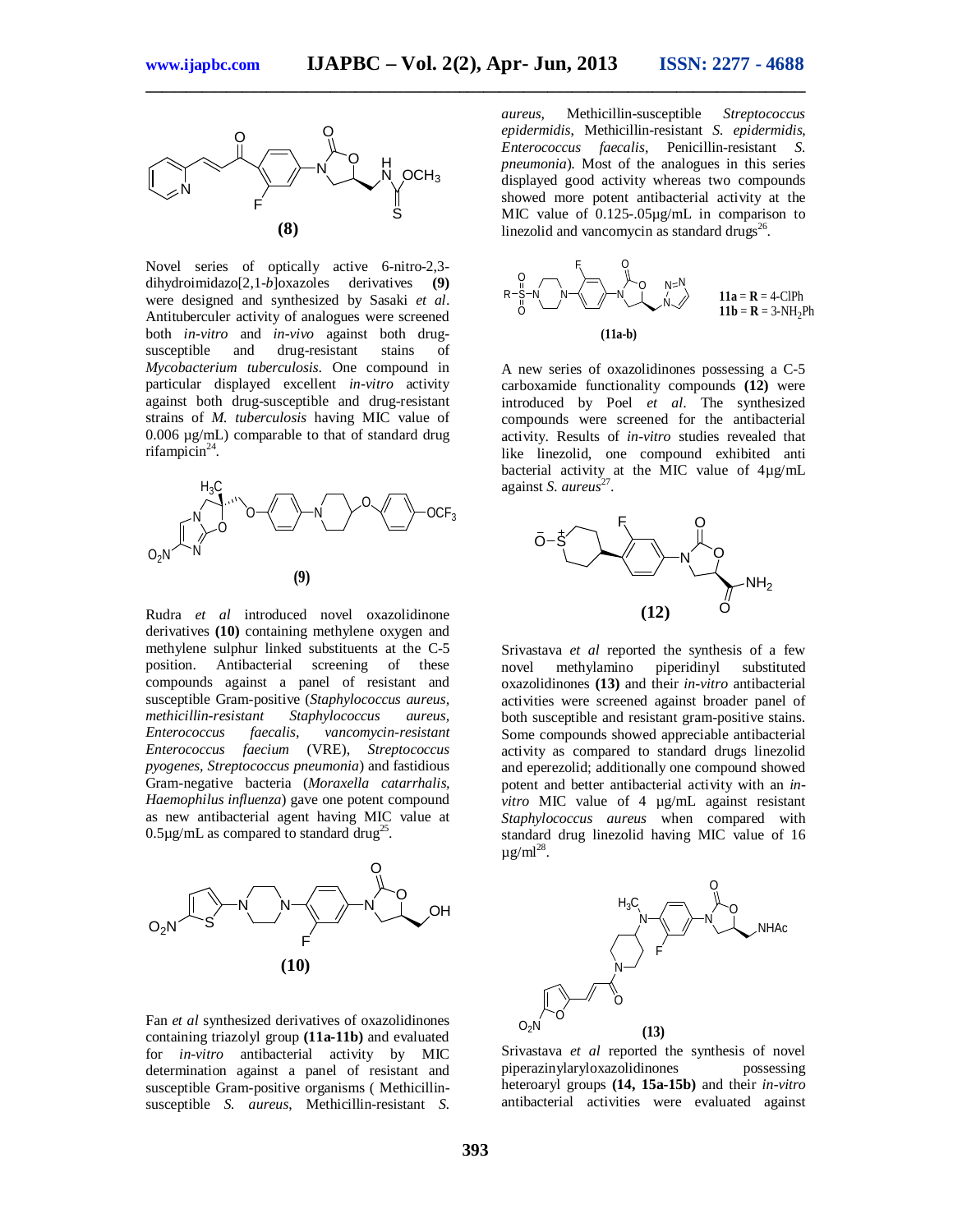*Bacillus pumilus, B. cereus, S. aureus, Staphylococcus epidermidis, S. pyogenes, Streptococcus pneumoniae* and *E. faecalis*. Result of activity revealed that some compounds showed

superior antibacterial activities than standard drug linezolid and were also active against the linezolid resistant Staphylococcus aureus stains<sup>29</sup>.



**\_\_\_\_\_\_\_\_\_\_\_\_\_\_\_\_\_\_\_\_\_\_\_\_\_\_\_\_\_\_\_\_\_\_\_\_\_\_\_\_\_\_\_\_\_\_\_\_\_\_\_\_\_\_\_\_\_\_\_\_\_\_\_\_\_\_\_\_\_\_\_\_\_\_\_\_\_\_\_\_\_\_**

Fan *et al* synthesized a new series of derivatives of oxazolidinones bearing N-linked 5-triazolylmethyl group **(16)** and investigated for their *in-vitro* antibacterial activities against a spectrum of resistant and susceptible gram-positive organisms like *Staphylococcus aureus,* Methicillin-susceptible *Staphylococcus aureus (MSSA), Streptococcus pneumonia* and *Enterococcus faecalis*. Some of the analogues in this series displayed good antibacterial activity whereas one compound was found to be the most potent one which exhibited more potent antibacterial activity with MIC value of 0.06 µg/mL than standard drugs like linezolid and vancomycin $30$ .



A series of novel azolo benzoxazepinyl oxazolidinones **(17)** mimicking the conformationally constrained structure of standard drug linezolid were reported by Das *et al* and evaluated for their antibacterial activity. Some molecules showed promising antibacterial activity against the panel of organisms gram-positive bacteria including both sensitive and resistant strains: *S. aureus* (MSSA), *S. aureus* (MRSA), *Enterococcus faecalis*, vancomycin-resistant *Enterococcus faecalis* (VRE) and vancomycinresistant *Enterococcus faecium* (VREF)<sup>31</sup>.



Wang *et al* synthesized oxazolidinone derivatives with substituted acetyl piperazinyl groups **(18)**. All the compounds were evaluated for *in-vitro* antibacterial activities against gram-positive pathogens including methicillin-resistant *Staphylococcus aureus, Staphylococcus aureus, Staphylococcus epidermidis* and *Enterococcus faecalis*. Some compounds with chloroacetylpiperazinyl group were found to have superior antibacterial activities when compared to linezolid as standard drug against most of tested grampositive pathogens<sup>32</sup>.



Synthesis of novel oxazolidinone derivatives possessing urea functionality **(19)** were reported by Selvakumar *et al* and screened for their antibacterial activity. Some compounds showed significant antibacterial activity in comparison to standard drug linezolid<sup>33</sup>.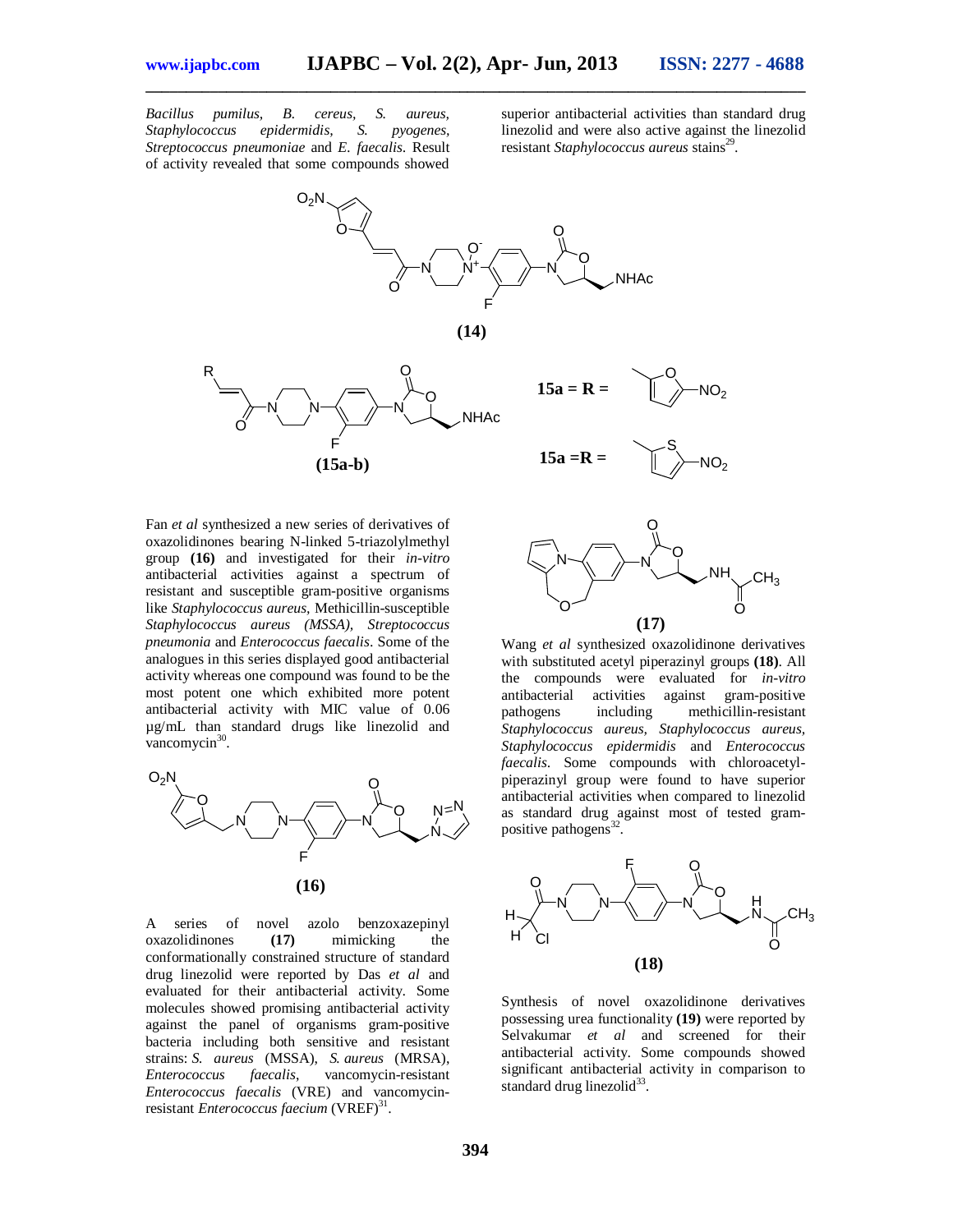

A novel series of oxazolidinones **(20)** were prepared by Rudra *et al*. All the synthesized compounds were screened for their antimicrobial activity against a series of Gram-positive and Gram-negative organisms like methicillin-resistant *Staphylococcus aureus* (MRSA), methicillinresistant *Staphylococcus epidermidis* (MRSE), vancomycin-resistant *Enterococcus faecium* (VRE), *Streptococcus pyogenes* and *Streptococcus pneumoniae*. One compound found to be the most potent compound with MIC value of 1µg/ml when compared to standard drugs Linezolid and Vancomycin<sup>34</sup>.



A series of novel spiroisoxazolidines **(21)** were reported by Kumar *et al*. The synthesized compounds were evaluated for their *in-vitro* activity against *Mycobacterium tuberculosis*. One compound was found to possess maximum antitubercular activity with MIC value of 3.02 mM, being 2.5 times more potent than the first-line anti-TB drug ethambutol $35$ .



Some novel biaryloxazolidinones derivatives **(22)** were designed by Zhou *et al*. These analogues were tested for their antibacterial activity against both linezolid-susceptible and resistant Gram-positive bacteria *Enterococcus faecalis*, *Staphylococcus aureus, Streptococcus pyogenes*, *Streptococcus pneumonia* as well as the fastidious Gram-negative bacteria such as *Haemophilus influenzae* and *Moraxella catarrahalis*. One compound displayed potent antibacterial activity at MIC value of 0.5µg/ml against *E. Faecium* when compared to linezolid as standard drug<sup>36</sup>.



Tomi *et al* synthesised new derivatives of five member heterocyclic compounds containing oxazole ring **(23)** and evaluated for the antibacterial activity against *Escherichia coli*, *Staphylococcus aureus* and *Pseudomonas aerugenosa* and for antifungal activity against *Aspergillus niger* and *Candida albicans*. One compound showed moderate activity when compared to standard drugs<br>ofloxacin for antibacterial activity and ofloxacin for antibacterial activity and ketoconazole for antifungal activity at concentration of  $50\mu\text{g/mL}^{14}$ .



The novel oxazolidinone derivatives containing a benzodioxin ring system **(24)** were synthesized by Ebner *et al*. The antimicrobial activities of the new oxazolidinones against resistant Gram-positive bacterial infections were measured and the MIC against *Staphylococcus aureus* for one of the antimicrobials was determined to be  $3 \mu g/mL$ <br>which was comparable to well-known which was comparable oxazolidinone based standard drug linezolid<sup>37</sup>.



Synthesis of a new series of oxazolidinones having spiro[2,4]heptane moieties **(25)** were reported by Kim *et al* and their *in-vitro* antibacterial activities against both Gram-positive and Gram-negative bacteria were evaluated and the effect of substituents on the oxazolidinone ring was investigated. Result revealed that one compound having fluoro group showed the most potent antibacterial activity at the MIC value of 1.56 $\mu$ g/mL as compared to standard drug<sup>38</sup>.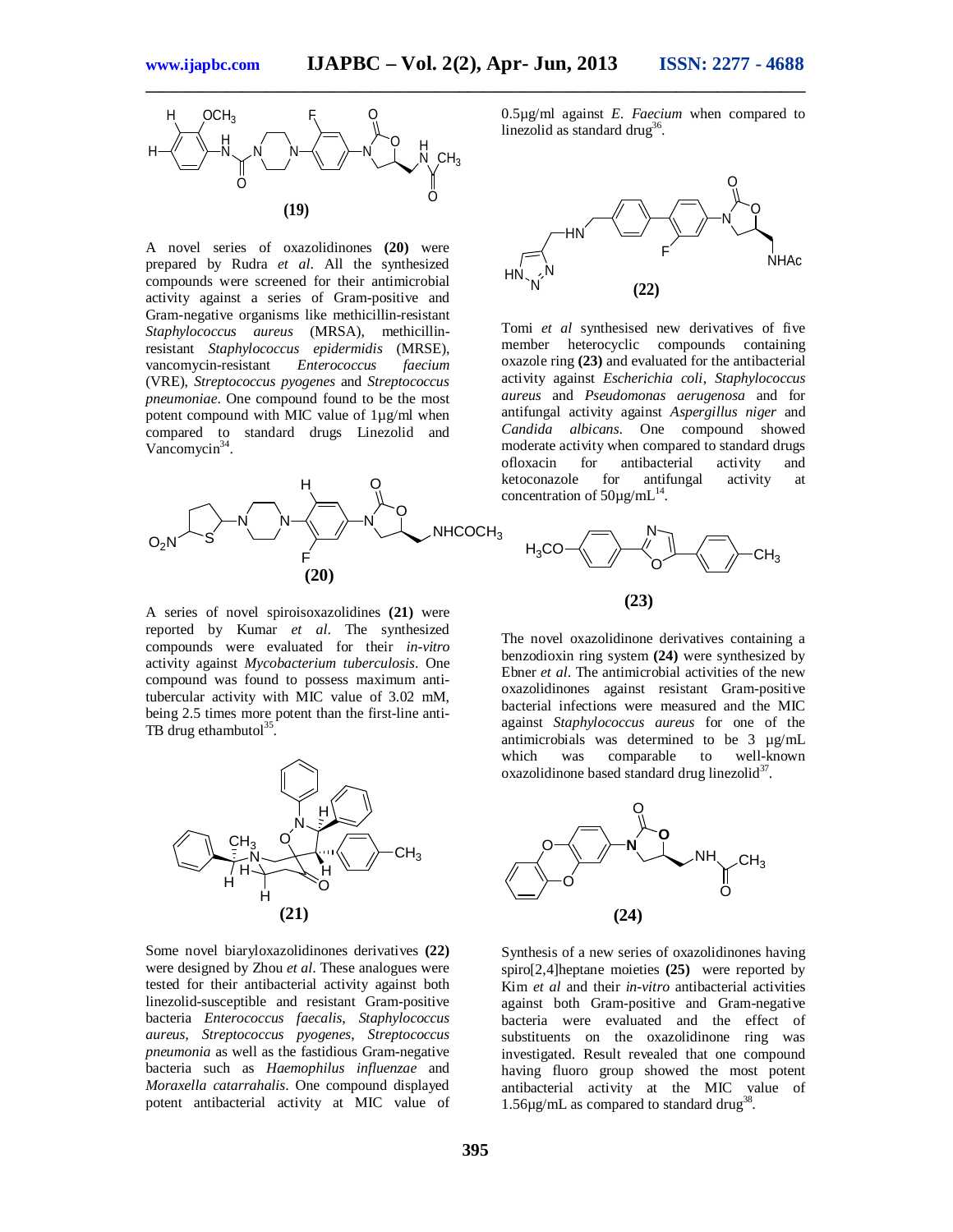

Novel antibacterial biaryl oxazolidinones **(26)** were introduced and their *in-vitro* antibacterial activity and structure-activity relationships (SAR) were reported by Komine *et al*. Most of the synthesized compounds showed good antibacterial activity but one molecule containing a cyano group at C-6 position was highly potent antibacterial agent with MIC value of 0.06  $\mu$ g/mL when compared with standard drug<sup>39</sup>.



Takhi *et al* introduced novel oxazolidinone<br>derivatives bearing a variety of 3derivatives bearing a variety of 3 indolylglyoxamide substituents **(27a-27b)**. These derivatives were screened against a panel of clinically relevant Gram-positive organisms such as *E. Faecalis* and *E. faecium* pathogens and fastidious Gram-negative organisms such as *Moraxella catarrhalis, Haemophilus influenzae*. Several analogues displayed good antibacterial activity against linezolid resistant Gram-positive organisms by having MIC value in range of 2-4  $\mu$ g/mL as compared to standard drug<sup>40</sup>.



Synthesis and antibacterial activity against *Staphylococcus aureus, Staphylococcus epidermidis, Escherichia coli, Salmonella typhimurium* and *Pseudomonas aeruginosa* of isothiazolyl oxazolidinones derivatives **(28)** were reported by Adibpour *et al*. One compound was

found to be the most active compound with MIC value of 0.75 µg/ml superior to standard drug  $linezolid<sup>41</sup>$ .



New mefloquine-oxazolidine derivatives **(29)** were prepared and their antitubercular activity was screened against *Mycobacterium tuberculosis* as the minimum inhibitory concentration (MIC) in mM by Goncalves *et al*. One compound displayed the greatest activity with a MIC value comparable with the first line tuberculostatic agent  $ethambutol<sup>42</sup>$ .



Das *et al* explored and synthesized novel oxazolidinone derivatives **(30)**. These derivatives were screened for antibacterial activity against a number of sensitive and resistant bacteria such *as Staphylococcus aureus,* methicillin-resistant *Staphylococcus aureus (MRSA), Enterococcus faecalis,* vancomycin-resistant *Enterococcus faecium (VRE), Streptococcus pyogenes* and *Streptococcus pneumoniae.* One compound in which the methyl group was replaced by fluoromethyl showed MIC value of 2µg/mL against gram-positive stains compared to standard drug Ranbezolid<sup>43</sup>.



Analogues of 3-(methoxyl-phenyl)-piperazinylphenyl oxazolidinone **(31, 32)** were prepared by Liu *et al*. All the synthesized compounds were evaluated *in-vitro* against six Gram-positive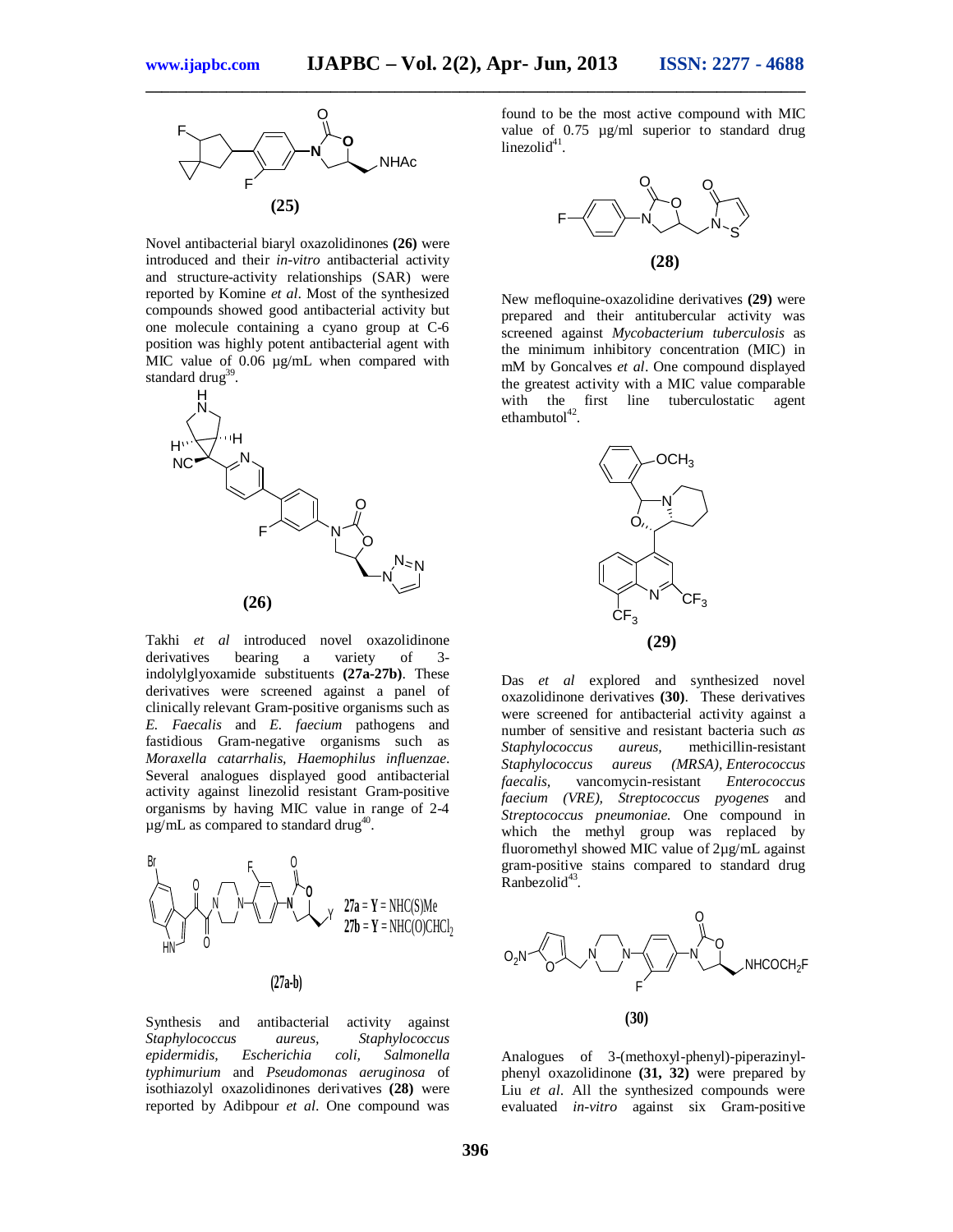organisms (*S. aureus, S. epidermidis, S. pneumoniae, S. albus, Streptococcus enteridis and S. nonhemolyticus*). One compound was found active against five Gram-positive organisms except *S. nonhemolyticus*, whereas other compound was found active only against two gram-positive organisms, *S. albus*, *S. enteridis* with MIC value in range of 3.13-6.25 µg/mL when compared with standard drug<sup>44</sup>.







Khalaj *et al* synthesized some novel nitroimidazolyl-oxazolidinone derivatives **(33)** and evaluated them as antibacterial agents against a panel of Gram-positive (*Staphylococcus aureus, Staphylococcus epidermidis, Staphylococcus warneri, Staphylococcus lentus, Staphylococcus xylosus, Staphylococcus saprophyticus, Micrococcus luteus, Corynebacterium glutamicum, Bacillus subtilis*) and Gram-negative (*Escherichia coli, Klebsiella pneumonia* and *Pseudomonas aeruginosa*) bacterial stains. Amongst synthesized compounds, one compound exhibited more potent inhibitory activity at MICs value of 0.391 µg/mL with respect to other synthesized compounds and reference drug linezolid<sup>45</sup>.



Novel (5S)-N-[3-(3-fluoro-4-{4-[2-oxo-4- (substituted aryl)-but-3-enoyl]-piperazin-1-yl} phenyl)-2-oxooxazolidin-5-ylmethyl]-acetamide analogues **(34)** were explored and their *in- vitro* antibacterial activity against Gram-positive: *Staphylococcus aureus* (methicillin resistant)*, Staphylococcus aureus* (vancomycin resistant), *Bac illus cereus, Enterococcus faecalis, Streptococcus pyogens* and Gram-negative such as *Escherichia coli, Klebsiella pneumoniae* and *Pseudomonas aeruginosa* bacteria was evaluated by Varshney *et al*. Some compounds showed significant antibacterial activity with MIC values in range of 0.04–0.39 µg/mL when compared with standard  $d$ rug $^{46}$ .



Novel substituted (pyridin-3 yl)phenyloxazolidinones **(35)** were introduced by Reck *et al*. Their antibacterial activity was tested against Gram-positive bacteria including linezolidresistant *Streptococcus pneumonia.* One Compound showed excellent activity against linezolid-resistant *Streptococcus pneumonia* when compared to standard drug linezolid<sup>47</sup>.



A new class of fused oxazoloquinoline derivatives **(36a, 36b)** were prepared by Eswaran *et al*. The newly synthesized compounds were screened for their *in-vitro* antibacterial activity against *Escherichia coli*, *Staphylococcus aureus*, *Pseudomonas aeruginosa* and *Klebsiella pneumoniae* and anti-tubercular activity against *Mycobacterium tuberculosis*. Results of activity revealed that two compounds emerged as the lead antitubercular agents and one compound was found to be the most potent compound with MIC value of 1 µg/mL than standard drug isoniazid having MIC value of 1.5  $\mu$ g/mL<sup>48</sup>.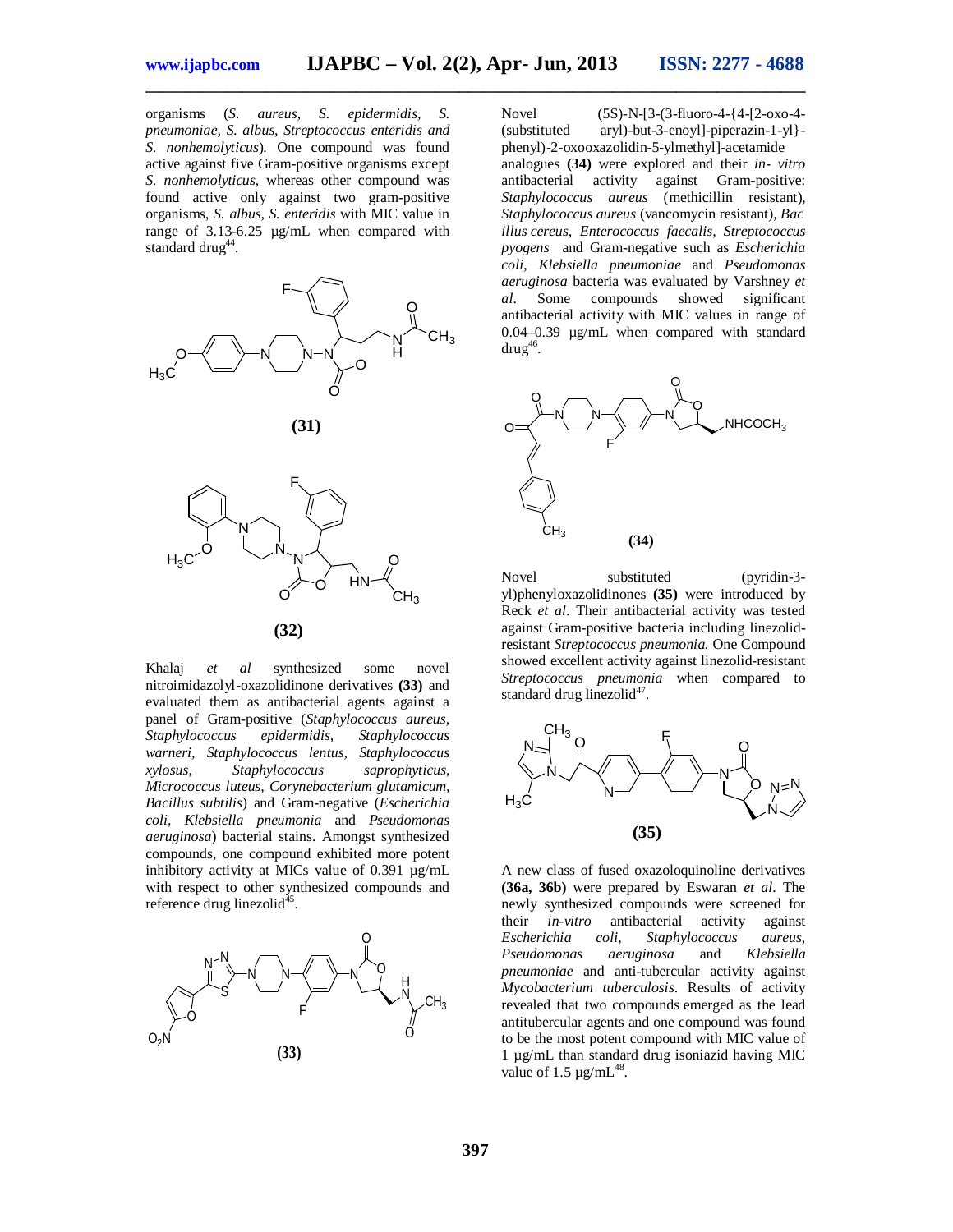



Kim *et al* synthesized a new series of oxazolidinones having cyclic sulfonamide moieties **(37)**. The synthesized derivatives were screened for their *in-vitro* antibacterial activities against both Gram-positive and Gram-negative bacteria. A particular compound having [1,2,5]thiadiazolidin-1,1-dioxide moiety exhibited the most potent antibacterial activity at MIC value of 3.12µg/mL when compared to reference drug linezolid with MIC value of  $1.56 \mu g/mL^{49}$ .



The synthesis and *in-vitro* antitubercular activity of a new class of arylsulfonamido conjugated oxazolidinones derivatives **(38, 39)** were reported by Kamal *et al*. One compounds having MIC value of 1µg/mL was found to be the most active molecule against *Mycobacterium tuberculosis* by using rifampicin and linezolide as standard drugs $^{50}$ .





Yana *et al* introduced some novel oxazolidinone antibiotics **(40)** and their *in-vitro* antibacterial activities were evaluated against Gram-positive

organisms including *Bacillus subtilis*, *S. aureus*, *E. faecalis, M. Luteus* and Gram-negative organisms such as *Escherichia coli, Pseudomonas aeruginosa, Mycobacterium vaccae.* Results revealed that some of the synthesized compounds had comparable activity as compared to linezolid as standard drug<sup>51</sup>.



Chilumula *et al* reported a series of methyl‐2‐(arylideneamino)oxazol‐4-ylamino) benzoxazole‐5‐carboxylate derivatives **(41)** and their antimicrobial activities were investigated *invitro* against Gram‐positive (*Staphylococcus aureus* and *Bacillus subtilis)* and Gram‐negative (*S.typhi*  and *Escherichia coli )* bacteria and the yeast (*Candida albicans* and *A. niger*). One compound bearing a methoxy moiety at position C-4 of phenyl ring at the C-2 position of benzoxazole ring was the most active derivative against *S. aureus, Bacillus subtilis, S. typhi, Escherichia coli* with a zone of inhibition of 23mm, 21mm, 20mm, 18mm, and *Candida albicans* and *A.niger* with a zone of inhibition of 28mm, 20mm when compared to Ampicillin sodium (10 μg/disc) in case of bacteria and clotrimazole (10 μg/disc) in case of fungi as their respective standard drugs $^{52}$ .



Varshney *et al* synthesized (5S) N-(3-{3-fluoro-4- [4-(3-aryl-4,5-dihydro-isoxazole-5-

carbonyl)-piperazin-1-yl]-phenyl}-2-oxooxazolidin-5-ylmethyl)-acetamide derivatives **(42a**-**42b)** and their *in-vitro* antibacterial activity against various resistant Gram-positive and Gram-negative bacteria were investigated. The result of activities revealed that two compounds showed excellent activity against Gram-negative bacteria with MIC values 0.1657µM and 0.1627µM respectively when compared to linezolid as standard drug<sup>53</sup>.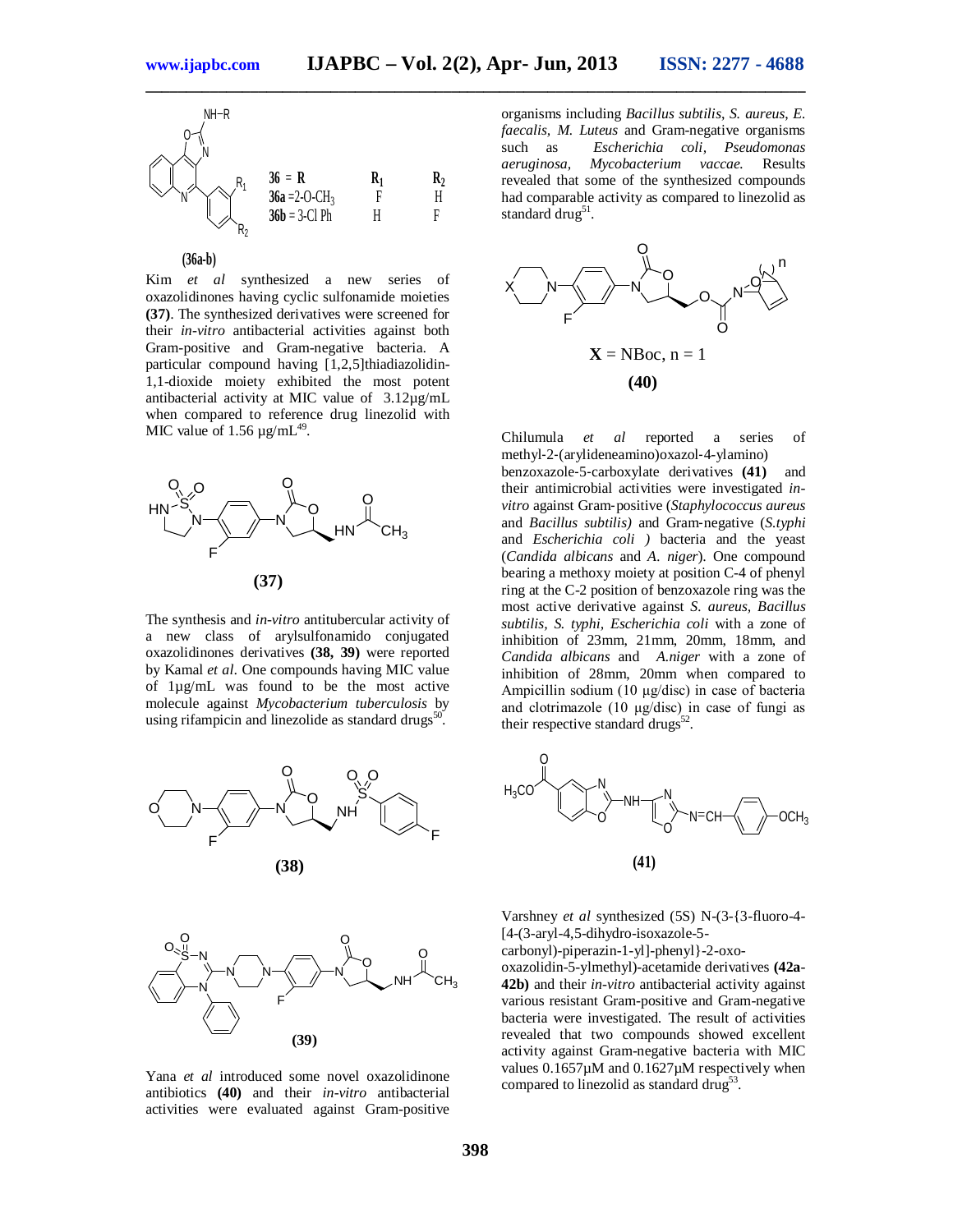

2-[2-(2,6-Dichlorophenyl)amino]phenylmethyl-3- {4-[(substituted phenyl)amino]-1,3-oxazol-2-yl}-7 chloroquinazolin-4(3*H*)ones derivatives **(43a-c)**  were prepared by Patel *et al*. All the derivatives were screened for their antibacterial and antifungal activity against *E. Coli, P. Aeruginosa, S. aureus, S. pyogenes* and *C. Albicans, A. Niger, A. Clavatus*  respectively*.* Some compounds revealed good antimicrobial activity when compared with their respective standard drugs like gentamycin, chloramphenicol, norfloxacin, nystatin and griseofulvin<sup>5</sup> .



Shamsuzzaman *et al* synthesized 20-amino-5a-chol est-6-eno [6,5-d] oxazole derivatives **(44)** and evaluated for the antibacterial activity *in-vitro* by the disk diffusion assay against three Gram-positive (*B. subtilis S. pyogenes, S. aureus*) and three Gram-negative (*P. aeruginosa, S. typhimurium, E. Coli*) stains of bacteria. All the synthesized compounds were also evaluated for their inhibitory action against five stains of fungus (*Candida albicans, Candida glabrata, Penicillium spp., Fusarium oxyporium, Aspergillus niger)* and then the minimum inhibitory concentration (MIC) of all the synthesized compounds were determined. One compound showed MIC value of 32µg/mL against *B. subtilis* by using Chloramphenicol as standard drug in case of bacteria and 10 mm zone of inhibition against *Candida glabrata* when compared to nystatin as a standard drug in case of fungi<sup>55</sup>.



A novel series of C-5-substituted triazoleoxazolidinones derivatives **(45)** were synthesized and evaluated for their antibacterial activity against *Mycobacterium smegmatis, Bacillus subtilis* and *Enterococcus faecalis* by Demaray *et al*. One compound showed an MIC of 1µg/mL against *M. smegmatis* which was four fold lower than the MIC measured for isoniazid as standard drug<sup>56</sup>.



A series of 2,3-dihydro-7-nitroimidazo[5,1b]oxazole analogues **(46)** were reported by Zwawiak *et al*. All the synthesized compounds were screened *in-vitro* for antimycobacterial activity against *Mycobacterium tuberculosis, Mycobacterium avium* and other resistant stains. One compound confirmed antitubercular activity at the MIC value of 0.15µg/mL against *Mycobacterium tuberculosis* when compared to isoniazid as reference drug<sup>57</sup>.



Khan *et al* synthesized steriodal heterocyclic systems namely cholest-5-en-3-oxazolo, thiazoloquinoxaline derivatives **(47)** and evaluated them for antibacterial activity by the microdilution method against two Gram-positive (*S. aureus, S. pyogenes*) and two Gram-negative bacteria (*S. typhimurium, E. coli*). Result of activity revealed that one compound showed significant activity (MIC=0.78µg/mL) against Gram-positive and (MIC=0.39 µg/mL) against Gram-negative organisms when compared to standard drug Amoxicillin<sup>58</sup>.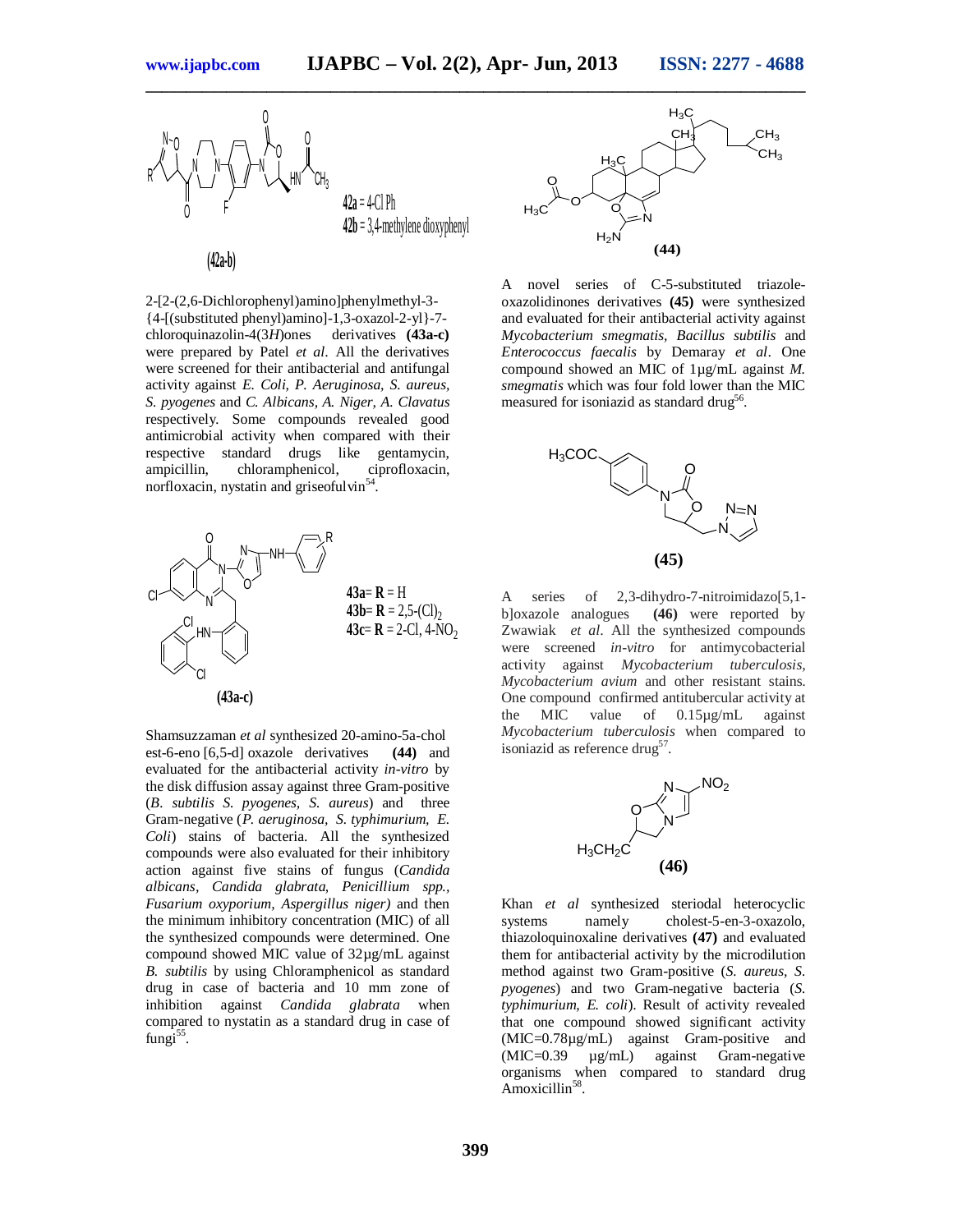

Paget *et al* prepared a novel series of oxazolidinones containing a pyrroloaryl substituent **(48)**. All the synthesized compounds were evaluated for their *in-vitro* antibacterial activity against susceptible and resistant Gram-positive bacteria. One compound exhibited the best *in-vitro* profile with MIC value of 0.5 µg/mL against *staphylococci* species when compared to linezolid as standard drug $^{59}$ .



Sriram *et al* reported a series of new 1-(5 cyclobutyl-1,3-oxazol-2-yl)-3-(sub)-

phenyl/pyridylthiourea compounds **(49)** and evaluated their *in-vitro* and *in-vivo* antimycobacterial activities. One compound was found to be the most active with an *in-vitro* MIC of 0.14 mM and was 2.5 and 80 times more active when compared to standard drug isoniazid against MTB and MDR-TB respectively $6<sup>6</sup>$ .



Moraski *et al* serendipitously discovered oxazoline containing intermediate **(50)** and evaluat-ed it for anti-tubercular avtivity against *Mycobacterium tuberculosis.* Outcome of activity revealed that intermediate compound displayed surprising antituberculosis activity (MIC=7.7 mM) when compared to Rifampin as positive control<sup>61</sup>.



Im *et al* prepared a series of novel substituted pyridyl phenyl oxazolidinone analogues **(51)**. All the synthesized compounds were investigated for their *in-vitro* and *in-vivo* antibacterial activities against Gram-positive (methicillin resistant *Staphylococcus aureus* and vancomycin-resistant *enterococci*), and Gram-negative (*Haemophilus influenzae*). One compound showed higher *in-vitro* antibacterial activity with MIC values of 0.5mg/mL against methicillin resistant *Staphylococcus aureus* when compared to positive control linezolid $^{62}$ .



4-(4-*o*-*β*-d-glucoxybenzylidene)-2-(substituted styryl) oxazol-5-ones derivatives **(52)** were prepared and evaluated for antibacterial activity against Gram-positive (*Staphylococcus aureus, Bacillus subtilis)* and Gram-negative (*Escherichia coli, Klebsiella aerogenes)* organisms and also evaluated for anti fungal activity against fungus (*Aspergillus niger, Candida albicans)* by Taile *et al*. One compound showed significant activity when compared to Ciprofloxacin and Clotrimazole as standard drugs in case of bacteria and fungi respectively at a concentration of 100*μ*g/mL by using the cup plate diffusion method $^{63}$ .



#### **CONCLUSION**

Oxazole is a versatile heterocyclic nucleus having a great demand in medicinal chemistry and drug design because of having variety of considerable biological activities like antimicrobial, anticancer,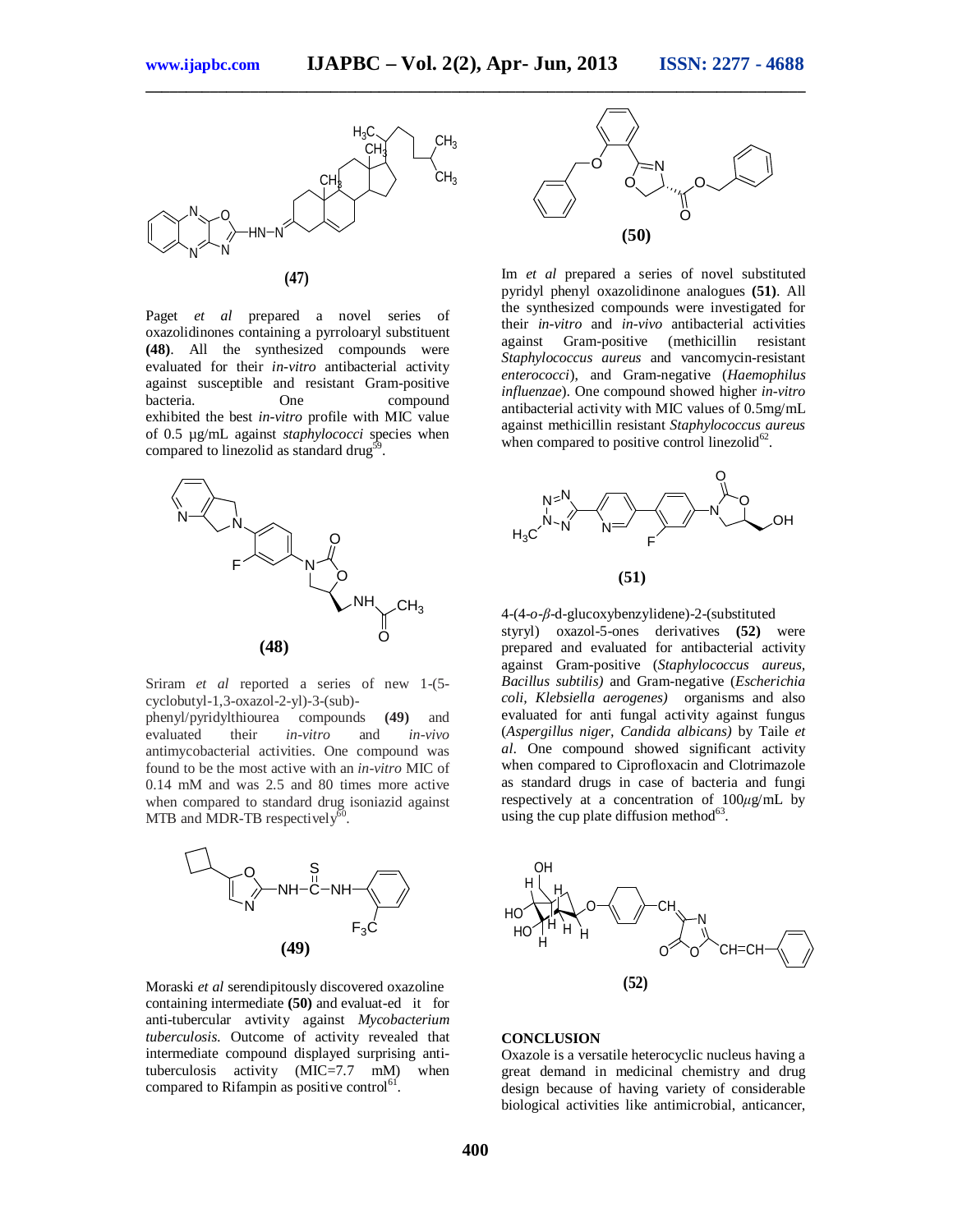anti-inflammatory and antiviral activities etc. Due to microbial resistance to conventional antimicrobial agents by various mechanisms, millions of patients die every year which describe the severity of microbial infections. So to save the valuable human lives there must be an effective antimicrobial therapy. Looking into the medicinal importance of oxazole scaffold, it was considered worthwhile to review novel oxazole derivatives for their antimicrobial activities to provide better treatment for microbial infections.

#### **REFERENCES**

- 1. Kharb R, Sharma PC, Shaharyar M, Pharmacological significance of triazole scaffold, J. Enzyme Inhib. Med. Chem., 2011; 26(1): 1-21.
- 2. Kharb R, Sharma PC, Shaharyar M, New insights into chemistry and anti-infective potential of triazole scaffold, Curr. Med. Chem., 2011; 18: 3265-3297.
- 3. Kharb R, Sharma PC, Shaharyar M, Recent advances and future perspectives of triazole analogs as promising antiviral agents, Mini Reviews Med. Chem., 2011; 11: 84-96.
- 4. Kharb R, Sharma PC, Bhandari A, Shaharyar M, Synthesis, spectral characterization and anthelmintic evaluation of some novel imidazole<br>bearing triazole derivatives, Der triazole derivatives, Der Pharmacia Lettre, 2012; 4(2): 652-657.
- 5. Bascones AM, Figuero ER, Periodontal diseases as bacterial infection, Av. Periodon. Implantol., 2005; 17(3): 111- 118.
- 6. Kharb R, Kaur P, Sharma PC, Shaharyar M, Significance of Thiadiazole derivatives as Antimicrobial agents, Int. J. Res. Pharm. Biomed. Sci., 2011; 2(4): 1520- 1540.
- 7. Bisht R, Katiyar A, Singh R, Mittal P, Antibiotic resistance-a global issue of concern, Asian J. Pharm. Clin. Res.*,* 2009; 2(2): 34-39.
- 8. Tripathi KD, Essentials of Medical Pharmacology, Antimicrobial Drugs: General Consideration, Jaypee brother's Medical publishers (P) Ltd: New Delhi, 2003; 5 th edition: 627-640.
- 9. Kanafani ZA, Corey GR, Tedizolid (TR-701): a new oxazolidinone with enhanced potency, Expert Opin. Investig. Drugs, 2012; 21(4): 515-522.
- 10. Huguet F, Melet A, De Sousa RA, Lieutaud AL, Chevalier J, Maigre L, Hydroxamic Acids as Potent Inhibitors of FeII and MnII *E. coli* Methionine Aminopeptidase: Biological Activities and X-ray Structures of Oxazole

Hydroxamate–EcMetAPMn Complexes, Chem. Med. Chem., 2012; 7: 1020-1030.

- 11. Dawood NTA, Synthesis and Antimicrobial Activity of 1-(4-aryl-2 thiazolyl) - and 1-(4-aryl-2-oxazolyl)-3,5 diaryl-2-pyrazoline derivatives, J. Chem. Pharm. Res.*,* 2011; 3(4): 111-121.
- 12. Ciok-Pater E, Gospodarek E Modzelewskabanachiewicz, Ucherek BM, Praoynska M, *In-vitro* activity of the azole compounds against clinical fungal strains, Acta Pol. Pharm. Drug Res., 2012; 69(3): 565-567.
- 13. Goncalves RSB, Kaiser CR, Lourenco MCS, de Souza MVN, Wardell JL, Wardell SMSV, Synthesis and antitubercular activity of new mefloquineoxazolidine derivatives, Eur. J. Med. Chem.*,* 2010; 45: 6095-6100.
- 14. Tomi IHR, Tomma JH, Al-Daraji AHR, Al-Dujaili AH. Synthesis, characterization and comparative study the microbial activity of some heterocyclic compounds containing oxazole and benzothiazole moieties, J. Saudi Chem. Soc., 2012; 1: 7.
- 15. Dawood NTA, Synthesis and Antimicrobial Activity of 1-(4-aryl-2 thiazolyl) - and 1-(4-aryl-2-oxazolyl)-3,5 diaryl-2-pyrazoline derivatives, Turk. J. Chem.*,* 2009; 33: 295-305.
- 16. Niraimathi V, Suresh AJ, Latha T, Antileptospiral Screening (*In-vitro)* of Azomethines of Aryl Oxazole, Int. J. Pharm. Pharm. Sci., 2011**;** 3(4): 152-153.
- 17. Renslo AR, Luehr GW, Lam S, Westlund NE, Gomez M, Synthesis and structureactivity studies of antibacterial oxazolidinones containing dihydrothiopyran or dihydrothiazine Crings*,* Bioorg. Med. Chem. Lett., 2006; 16: 3475-3478.
- 18. Dawood NTA, Synthesis and antimicrobial activity of 1-(4-aryl-2 thiazolyl) - and 1-(4-aryl-2-oxazolyl)-3,5 diaryl-2-pyrazoline derivatives, J. Chem. Pharm. Res., 2011; 3(4): 111-121.
- 19. Prasad JVNV, Boyer FE, Chupak L, Dermyer M, Ding Q, Gavardinas K, Hagen SE, Synthesis and structure– activity studies of novel benzocycloheptanone oxazolidinone antibacterial agents, Bioorg. Med. Chem. Lett., 2006; 16: 5392-5397.
- 20. Patel NB, Shaikh AR, *In-vitro*  antimicrobial studies of newly synthesized 1,3-oxazolylquinazolin-4(3*H*) ones, Farmacia, 2011; 59(4): 531-538.
- 21. Phillips OA, Udo EE, Ali AAM, Samuel SM, Structureantibacterial activity of arylcarbonyl- and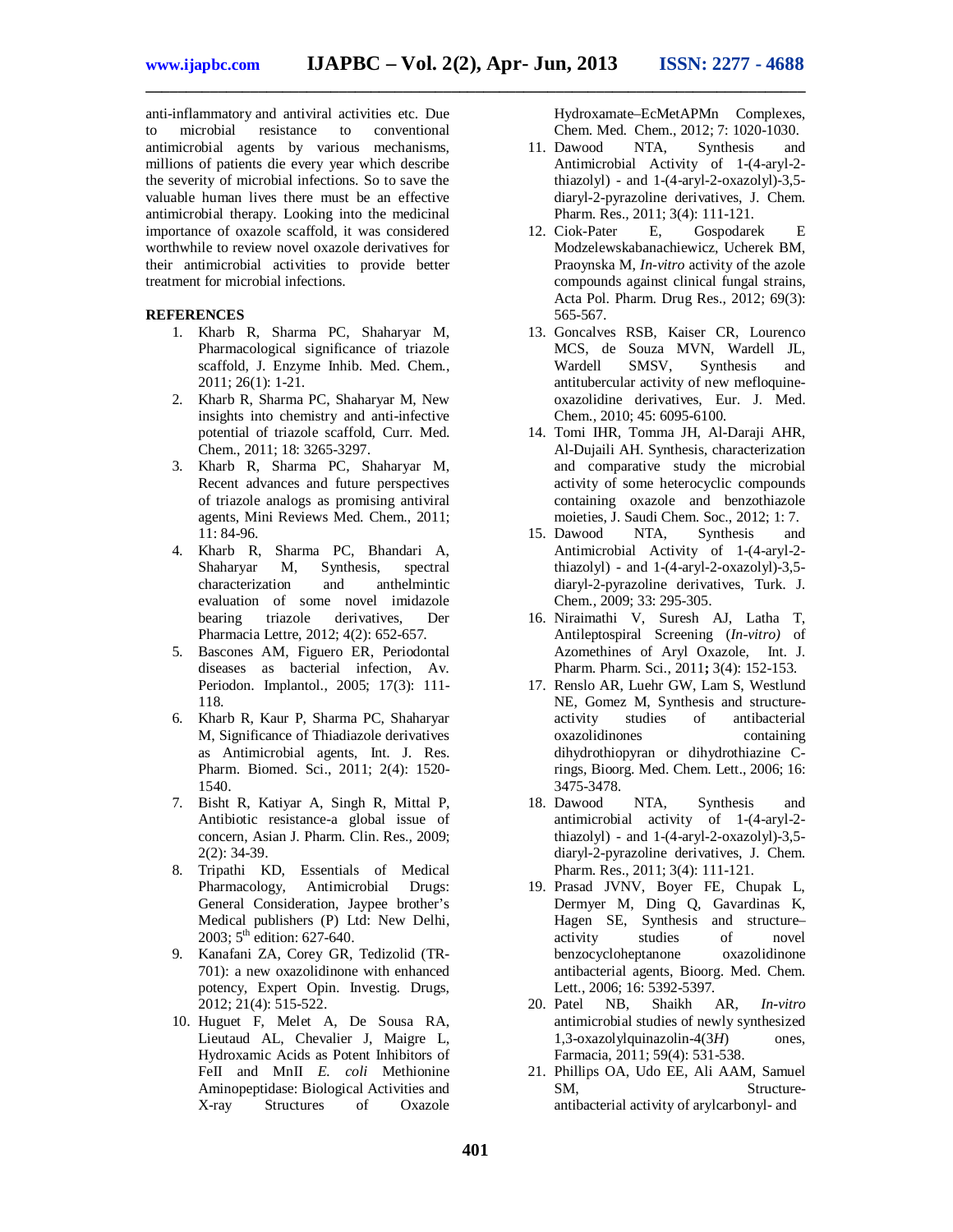arylsulfonyl piperazine 5-triazolylmethyl o xazolidinones, Eur. J. Med. Chem., 2007; 42: 214-225.

- 22. Boyer FE, Prasad JVNV, Choy AL, Chupak L, Dermyer MR, Ding Q, Huband MD, Synthesis and SAR of novel conformationally-restricted oxazolidinones possessing Gram-positive and fastidious Gram-negative antibacterial activity Part 1: Substituted pyrazoles, Bioorg. Med. Chem. Lett., 2007; 17: 4694-4698.
- 23. Selvakumar N, Kumar GS, Azhagan AM, Rajulu GG, Sharma S, Kumar MS, Synthesis, SAR and antibacterial studies on novel chalcone oxazolidinone hybrids, Eur. J. Med. Chem., 2007; 42: 538-543.
- 24. Sasaki H, Haraguchi Y, Itotani M, Kuroda H, Hashizume H, Tomishige T, Synthesis and Antituberculosis Activity of a Novel Series of Optically Active 6-Nitro-2,3 dihydroimidazo[2,1-*b*]oxazoles, J. Med. Chem., 2006; 49: 7854-7860.
- 25. Rudra S, Sangita F, Gujrati A, Pandya M, Bhateja P, Mathur T, Singhal S, Rattan A, Salmana, M Synthesis and antibacterial activity of novel oxazolidinones with methylene oxygen- and methylene sulfurlinked substituents at C5-position, Bioorg. Med. Chem. Lett., 2007; 17: 4778-4783.
- 26. Fan H, Xu G, Chen Y, Jiang Z, Zhang S, Yang Y, Ji R, Synthesis and antibacterial activity of oxazolidinones containing triazolyl group, Eur. J. Med. Chem., 2007; 42: 1137-1143.
- 27. Poel TJ, Thomas RC, Adams WJ, Aristoff PA, Barbachyn MR, Boyer FE, Antibacterial Oxazolidinones Possessing a Novel C-5 Side Chain. (5*R*)-*trans*-3-[3- Fluoro-4-(1-oxotetrahydrothiopyran-4 yl)phenyl]-2-oxooxazolidine-5-carboxylic Acid Amide (PF-00422602), a New Lead Compound, J. Med. Chem., 2007; 50: 5886-5889.
- 28. Srivastava BK, Soni R, Patel JZ, Solanki M, Valani D, Gupta S, Mishra B, Synthesis and *in-vitro* antibacterial activity of novel methylamino piperidinyl oxazolidinones, Bioorg. Med. Chem. Lett., 2007; 17: 5227-5232.
- 29. Srivastava BK, Jain MR, Solanki M, Soni R, Valani D, Gupta S Mishra B, Synthesis and *in-vitro* antibacterial activities of novel oxazolidinones, Eur. J. Med. Chem., 2008; 43: 683-693.
- 30. Fan H, Chen Y, Jiang Z, Zhang S, Zhong D, Ji R, Yang Y, Synthesis and biological evaluation of new N-linked 5 triazolylmethyl oxazolidinones, Eur. J. Med. Chem., 2008; 43: 1706-1714.
- 31. Das J, Kumar MS, Subrahmanyam D, Sastry TVRS, Narasimhulu CP, Substituent activity relationship studies on new azolo benzoxazepinyl oxazolidinones, Bioorg. Med. Chem., 2006; 14: 8032- 8042.
- 32. Wang XJ, Du GJ, Zhao SQ, Yan M, Gu LQ, Synthesis and Antibacterial Activity of a Series of a-Substituted Acetylpiperazinyl Oxazolidinones, Chem. Biol. Drug Des., 2009; 74: 276-281.
- 33. Selvakumar N, Rajulu GG, Reddy KCS, Chary BC, Kumar PK, Madhavi T, Synthesis, SAR, and antibacterial activity of novel oxazolidinone analogues possessing urea functionality, Bioorg. Med. Chem. Lett., 2008; 18: 856-860.
- 34. Rudra S, Yadav A, Rao AVSR, Srinivas ASSV, Pandya M, Synthesis and antibacterial activity of potent heterocyclic oxazolidinones and the identification of RBx 8700, Bioorg. Med. Chem. Lett., 2007; 17: 6714-6719.
- 35. Kumar RS, Perumal S, Shetty KA, Yogeeswari P, Sriram D, 1,3-Dipolar cycloaddition of C-aryl-N-phenylnitrones to  $(R)-1-(1-\text{phenylethyl})-3-[E]$ arylmethylidene]tetrahydro-4(1*H*) pyridinones: Synthesis and antimycobacterial evaluation of enantiomerically pure spiroisoxazolidines, Eur. J. Med. Chem., 2010; 45: 124-133.
- 36. Zhou J, Bhattacharjee A, Chen S, Chen Y, Duffy E, Design at the atomic level: Design of biaryloxazolidinones as potent orally active antibiotics, Bioorg. Med. Chem. Lett., 2008; 18: 6175-6178.
- 37. Ebner DC, Culhane JC, Winkelman TN, Haustein MD, Ditty JL, Ippoliti JT, Synthesis, characterization and comparative study the microbial activity<br>of some heterocyclic compounds of some heterocyclic compounds containing oxazole and benzothiazole moieties, Bioorg. Med. Chem., 2008; 16: 2651-2656.
- 38. Kim SY, Park HB, Cho JH, Yoo KH, Oh CH, Synthesis and antibacterial activities of novel oxazolidinones having spiro[2,4]heptane moieties, Bioorg. Med. Chem. Lett., 2009; 19: 2558-2561.
- 39. Komine T, Kojima A, Asahina Y, Saito T, Takano H, Shibue T, Fukuda Y, Synthesis and structure-activity relationship studies of highly potent novel oxazolidinone antibacterials, J. Med. Chem., 2008; 51(20): 6558-6562.
- 40. Takhi M, Singh G, Murugan C, Thaplyyal N, Maitra S, Bhaskarreddy KM, Novel and potent oxazolidinone antibacterials featuring 3-indolylglyoxamide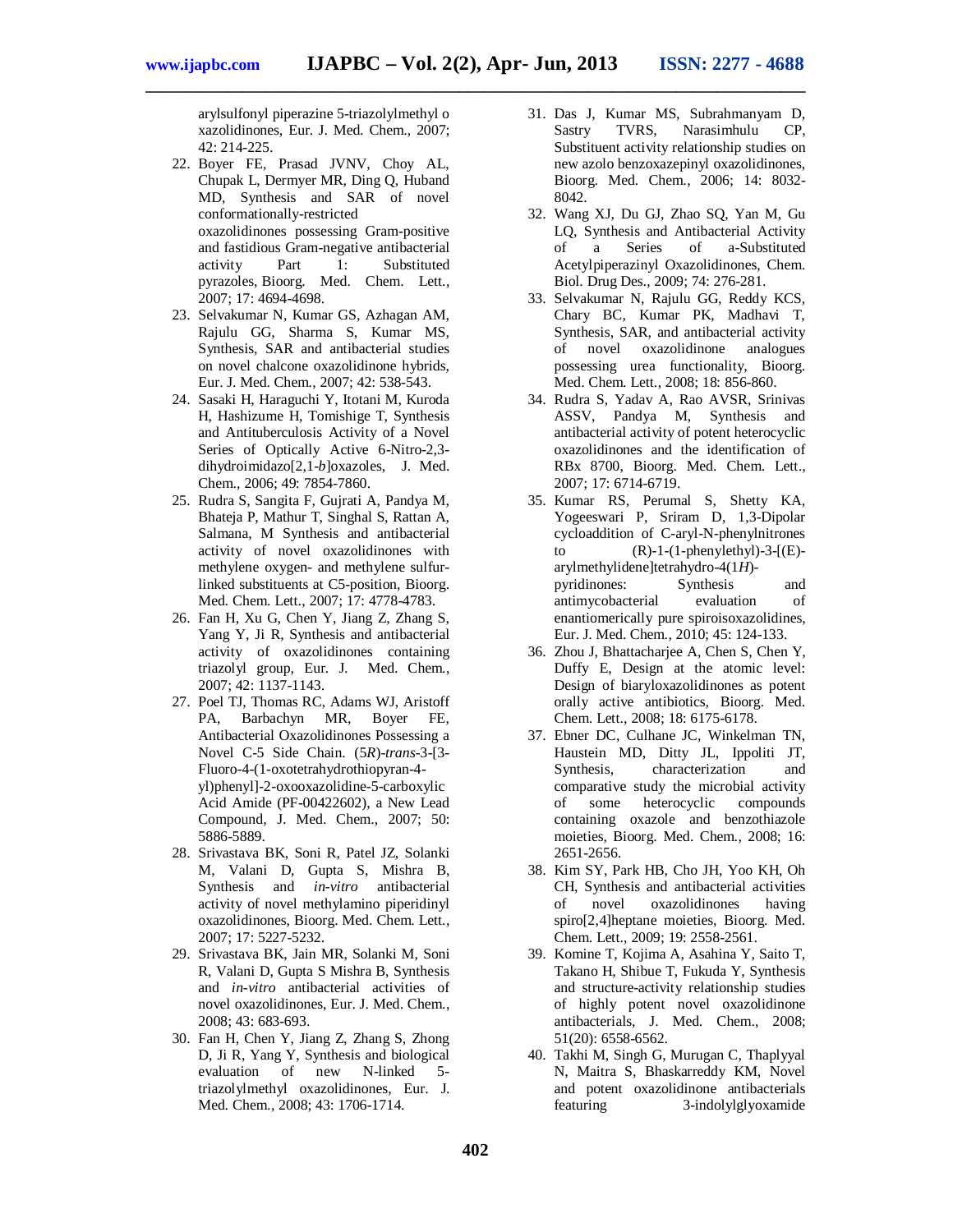substituents, Bioorg. Med. Chem. Lett., 2008; 18: 5150-5155.

- 41. Adibpour N, Khalaj A, Rajabalian S, Synthesis and antibacterial activity of isothiazolyl oxazolidinones and analogous 3(2*H*)-isothiazolones, Eur. J. Med. Chem., 2010; 45: 19-24.
- 42. Gonçalves RSB, Kaiser CR, Lourenco MCS, de Souza MVN, Synthesis and antitubercular activity of new mefloquineoxazolidine derivatives, Eur. J. Med. Chem., 2010; 45: 6095-6100.
- 43. Das B, Rajarao AVS, Rudra S, Yadav A, Ray A, Pandya M, Synthesis and biological activity of novel oxazolidinones, Bioorg. Med. Chem. Lett., 2009; 19: 6424-6428.
- 44. Liu J, He B, Yu A, Zhou W, Synthesis and in-vitro evaluation of substituted phenyl-piperazinyl-phenyl oxazolidinones against Gram-positive bacteria, Chem. Biol. Drug Des., 2007; 69(4): 265-268.
- 45. Khalaj A, Nakhjiri, Negahbani MAS, Samadizadeh ML, Firoozpour S, Discovery of a novel nitroimidazolyloxazolidinone hybrid with potent anti Gram-positive activity: Synthesis and antibacterial evaluation, Eur. J. Med. Chem. 2011; 46: 65-70.
- 46. Varshney V, Mishra NN, Shukla PK, Sahu DP, Novel 4-N-substituted aryl but-3-ene-1,2-dione derivatives of piperazinyloxazolidinones as antibacterial agents, Bioorg. Med. Chem. Lett., 2009; 19: 6810-6812.
- 47. Reck F, Zhou F, Eyermann CJ, Kern G, Carcanague D, Ioannidis G, Illingworth<br>R, Novel substituted (pyridin-3-R, Novel substituted (pyridin-3 yl)phenyloxazolidinones: antibacterial agents with reduced activity against monoamine oxidase A and increased solubility, J. Med. Chem., 2007; 50(20): 4868-4881.
- 48. Eswaran S, Adhikari AV, Kumar RA, New 1,3-oxazolo[4,5-c]quinoline derivatives: Synthesis and evaluation of antibacterial and antituberculosis properties, Eur. J. Med. Chem., 2010; 45: 957-966.
- 49. Kim SJ, Jung MH, Yoo KH, Cho JH, Synthesis and antibacterial activities of novel oxazolidinones having cyclic sulfonamide moieties, Bioorg. Med. Chem. Lett., 2008; 18: 5815-5818.
- 50. Kamal A, Shetti RVCRNC, Azeeza S, Swapna P, Khan MNA, Anti-tubercular agents. Part 6: Synthesis and antimycobacterial activity of novel arylsulfonamido conjugated

oxazolidinones, Eur. J. Med. Chem., 2011; 46: 893-900.

- 51. Yana S, Millera MJ, Wencewicza TA, Mollmann U, Syntheses and antibacterial activity studies of new oxazolidinones from nitroso Diels–Alder chemistry, Bioorg. Med. Chem. Lett., 2010; 20(3): 1302.
- 52. Chilumula NR, Gudipati R, Ampati S, Gadhe D, Synthesis of some novel methyl-2-(2(arylideneamino) oxazol-4-ylamino) benzoxazole-5-carboxylate derivatives as antimicrobial agents, Int. J. Chem. Res., 2010; 1(2): 1-6.
- 53. Varshney V, Mishra NN, Shukla PK, Sahu DP, Synthesis and antibacterial evaluation of isoxazolinyl oxazolidinones: Search for potent antibacterial, Bioorg. Med. Chem. Lett., 2009; 19: 3573-3576.
- 54. Patel NB, Shaikh AR, Synthesis of new 1,3-oxazolyl-7-chloroquinazolin-4(*3H*)ones and evaluation of their antimicrobial activities, Act. Pol. Pharm. Drug Res., 2011; 68(2): 223-230.
- 55. Shamsuzzaman, Khan MS, Alam M, Tabassum Z, Ahmad A, Khan AU, Synthesis, antibacterial and antifungal activities of 6,5 fused steroidal oxazoles in cholestane series, Eur. J. Med. Chem., 2010; 45: 1094-1097.
- 56. Demaray JA, Thuener JE, Dawson MN, Sucheck SJ. Synthesis of triazoleoxazolidinones via a one-pot reaction and evaluation of their antimicrobial activity, Bioorg. Med. Chem. Lett., 2008; 18: 4868-4871.
- 57. Zwawiak J, Olender D, Zwolska Z, Augustynowicz-Kope E, Zaprutko L, Synthesis of 2,3-dihydro-7nitroimidazo[5,1-b]oxazoles as potential tuberculostatic agents, Acta Pol. Pharm. Drug Res., 2008; 65 (2): 229-233.
- 58. Khan SA, Synthesis, characterization and *in-vitro* antibacterial activity of new steroidal 5-en-3-oxazolo and thiazoloquinoxaline, Eur. J. Med. Chem., 2008; 43: 2040-2044.
- 59. Paget SD, Foleno BD, Boggs CM, Goldschmidt RM, Hlasta DJ, Wells MAW, Synthesis and Antibacterial Activity of Pyrroloaryl-Substituted Oxazolidinones, Bioorg. Med. Chem. Lett., 2003; 13: 4173-4177.
- 60. Sriram D, Yogeeswari P, Dinakaran M, Thirumurugan R, Antimycobacterial activity of novel 1-(5-cyclobutyl-1,3 oxazol-2-yl)-3- (sub)phenyl/pyridylthiourea compounds endowed with high activity toward multidrug-resistant *Mycobacterium*